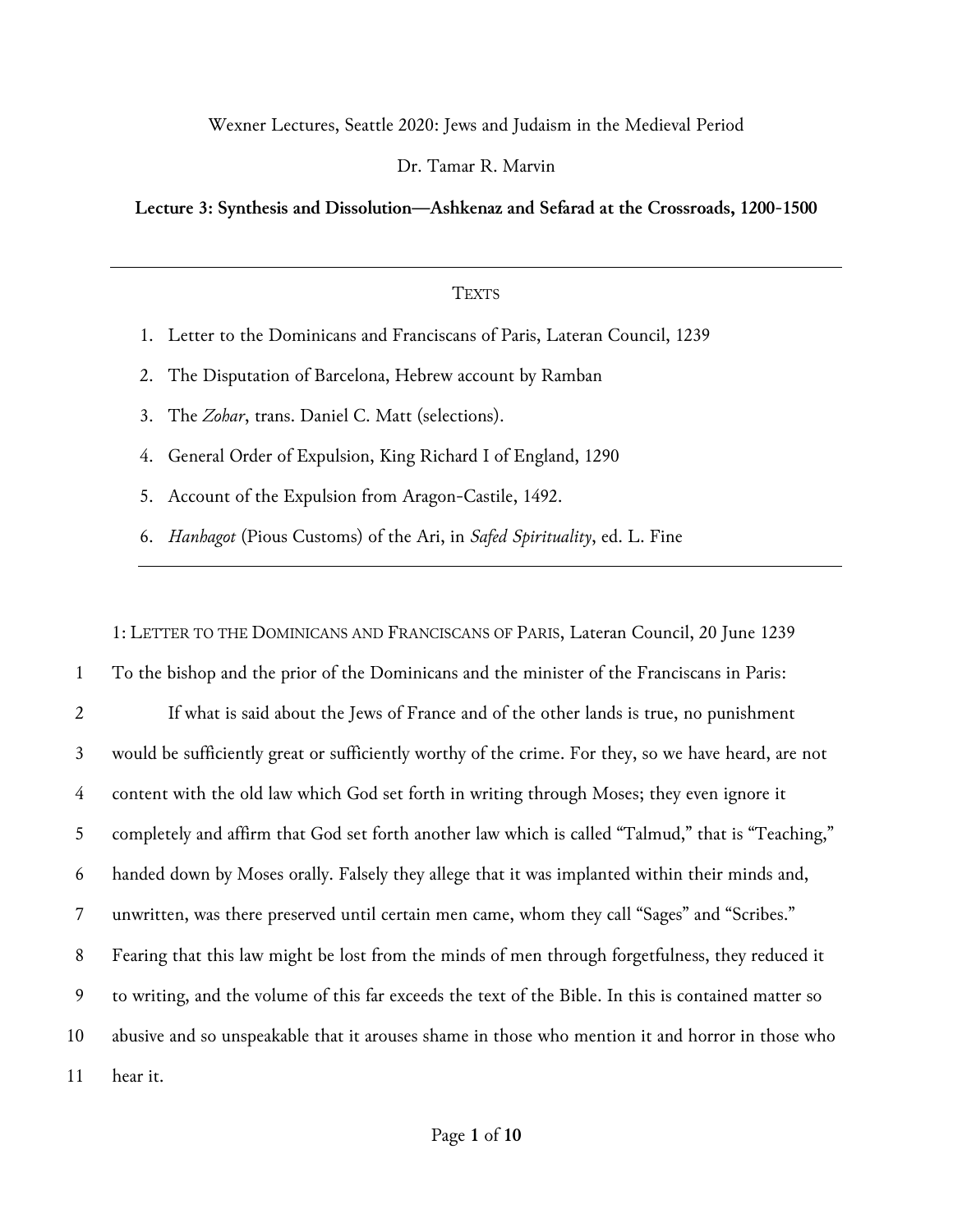Wherefore, since this is said to be the chief cause that hold the Jews obstinate in their perfidy, we, through apostolic letters, order you to have the Jews who live in the kingdoms of France, England, Aragon, Navarre, Castile, Leon and Portugal forced by the secular arm to give up their books. Those books in which you will find errors of this sort you shall cause to be burned at the stake. You will silence all opponents through use of ecclesiastical censure without right of appeal. You will also report to us faithfully what you have done in this matter. But, should all of you be unable to be present at the fulfillment of these instructions, someone of you, nonetheless, shall carry out its execution. Source: Robert Chazan, *Church, State, and Jew in the Middle Ages* (New York: Behrman House,

1979), pp. 223-224.

2: The Disputation of Barcelona, Hebrew account by Ramban

Source: Chavel, ed. and trans.

| $\mathbf{1}$   | Our lord the king commanded me to discuss with Fray Paul in his [and his counsellors']                 |
|----------------|--------------------------------------------------------------------------------------------------------|
| 2              | presence in his [royal] palace in Barcelona. I replied, saying, "I shall do according to the command   |
| 3 <sup>1</sup> | of my lord the king [only] if you will permit me to speak freely, and for this I desire the permission |
| 4              | of the king and the leave of Fray Ramon de Penyafort and his colleagues who are here."                 |

 Fray Ramon (de Penyafort) answered, "[Permission is granted] with the proviso that you do not say anything objectionable [to out faith]."

 I said to them, "I do not wish to enter with you in a discussion about this [entire matter]. However, in the course of the disputation, I must be free to speak [my mind] just as you are free to speak whatever you wish. [Of course], I have [sufficient] knowledge of good taste [so that I will] not overstep the bounds thereof, but I must have freedom of speech." They all gave me leave to speak freely.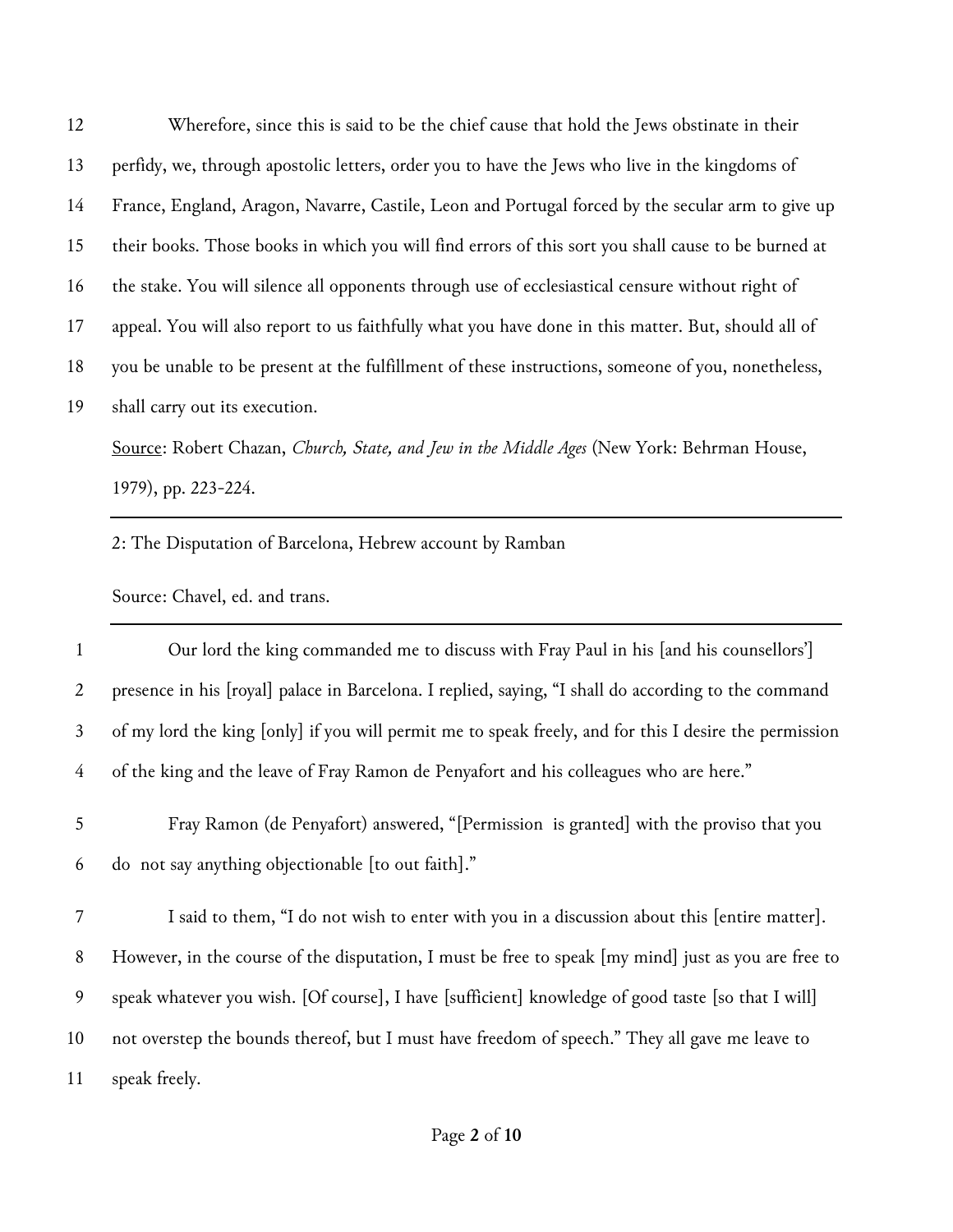| 12 | Thus, I began by saying, "[Previous] disputations between gentiles and Jews concerned                 |
|----|-------------------------------------------------------------------------------------------------------|
| 13 | many facets of religious observances upon which the fundamental principle of faith is not             |
| 14 | dependent. However, in this royal court, I wish to debate only about matters upon which the           |
| 15 | entire controversy is contingent."                                                                    |
| 16 | They all replied, saying, "You have spoken well." Thus, we agreed to speak first on the               |
| 17 | subject of the Messiah, [this is], whether he had already come, which is the belief of the            |
| 18 | Christians, or was still to come, which is the belief of the Jews. Afterwards, we would discuss       |
| 19 | whether the Messiah is really G-d or is really mortal, born of a man and a woman. We would then       |
| 20 | discuss that the Jews hold the true Torah, or whether the Christians fulfill it.                      |
| 21 | Frat Paul commenced by asserting the he would prove from our Talmud that the Messiah,                 |
| 22 | whom the prophets foretold, had already come.                                                         |
| 23 | I retorted, "Before we debate on this [point], I wish that he would teach me and inform me            |
| 24 | how it is possible [to prove his assertions from the Talmud.] I have heard that while Fray [Paul]     |
| 25 | traveled in Provence and many [other] places, he made a similar statement to many Jews, at which      |
| 26 | I am very much amazed. He should me [now] whether he intends to state that the Sages of the           |
| 27 | Talmud believed that the Nazerene was the Messiah and that they further believed that he was          |
| 28 | [both] an actual [mortal] man and a true diety, which is the opinion of the Christians                |
| 29 | [Fray Paul] then began, "Behold, Scripture states, The scepter shall not depart from Judah,           |
| 30 | etc., until 'Shiloh' cometh [Genesis 49:10]." [The word Shiloh] refers to the Messiah. The prophet    |
| 31 | [Jacob] is thus saying that Judah will always retain power until the Messiah will come from him. If   |
| 32 | so, since you have neither one tribe nor a ruler's staff today, the Messiah who is of his descendants |
| 33 | and who has the rulership must have already come.                                                     |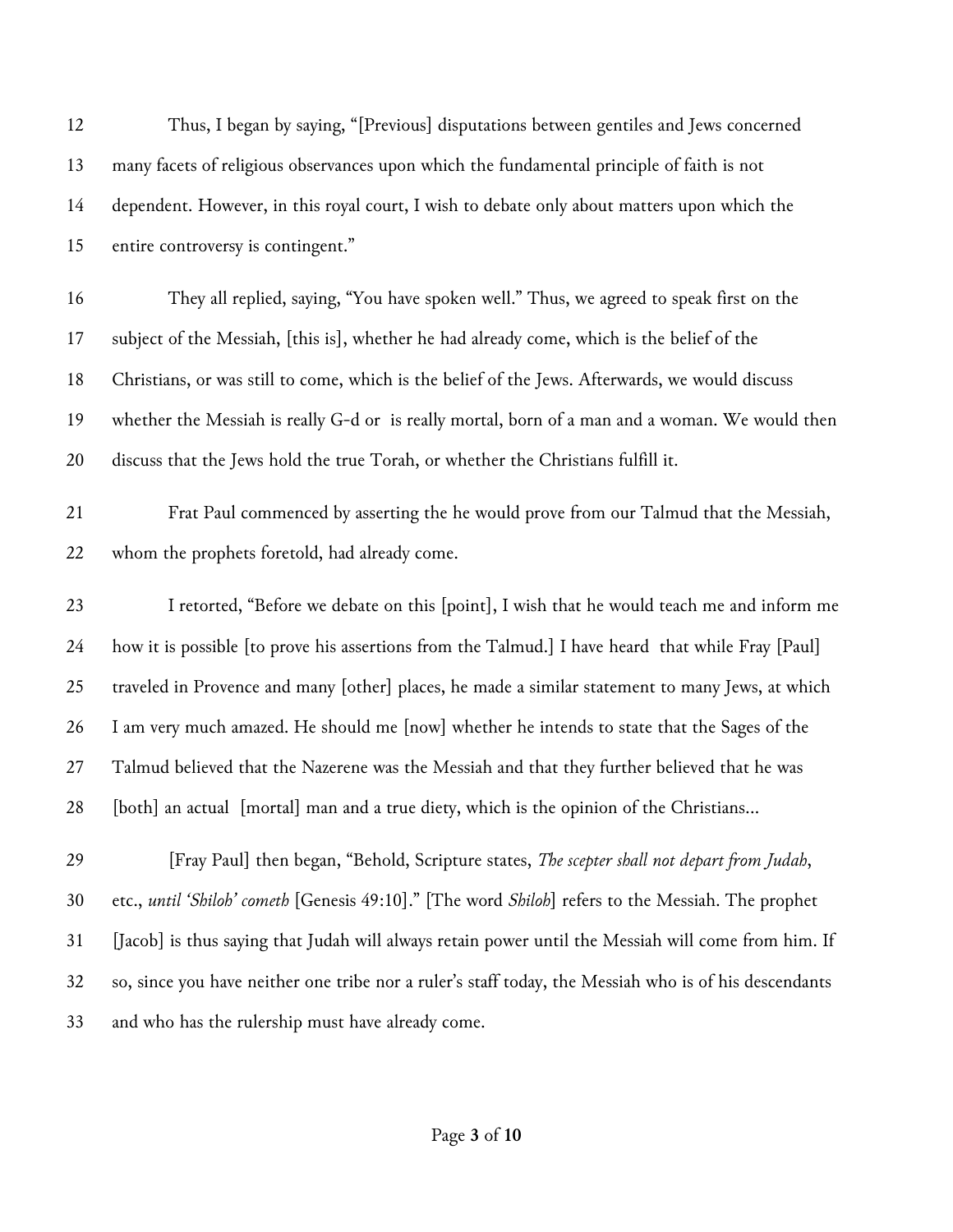I replied, "The purpose of the prophet [Jacob] is not to state that the kingdom of Judah will never be devoid of power at any time [until the advent of the Messiah]. Rather, he is saying that [power] will never be removed from him completely. The intent thereof is that as long as kingship continues in Israel, it belongs to Judah. If their kingdom will be [temporarily] discontinued because of sin, [the kingship] will return to [the tribe of] Judah [when it will ultimately be restored]. The proof for my words is that for many years, before the Nazarene, Judah, not Israel had been divested of royalty, and for many years, monarchy ceased both in Israel and in Judah, because in the seventy years during which [the Jews] were exiled to Babylon, there was no royalty whatsoever in either Judah or Israel. During [the era of] the Second Temple, there was no king over Judah except for Zerubbabel and his sons, who ruled only a short period of time. The people then remained [without a king] for 380 years, during which time the priests of the House of the Hasmoneans and their servants [the Herodians] ruled, until the destruction [of the Second Temple]. Certainly, now, when the people are in exile, [they have no ruler from Judah], for if there is not people [with their own homeland], there is no king.

 Fray Paul answered, "Although the Jews had no kings during all those times, they nevertheless had men of authority [who were descendants of the House of David]. Thus did they interpret in the Talmud: '*The sheivet (scepter) shall not depart from Judah.'* This alludes to the Exilarchs in Babylon, who ruled the people with the *sheivet* (rod). [The verse continues], *nor the ruler's staff from between his feet*. This alludes to the descendants of Hillel who teach Torah in public [ in the Land of Israel]. Today, however, you have no such ordination as it was known in [the era of] the Talmud, and that authority [of the Exilarch] has ceased. Today, therefore, no one has the right to call himself 'Rabbi.' Their calling you '*Maestro'* (Master) is a mistake, and you are using that title falsely."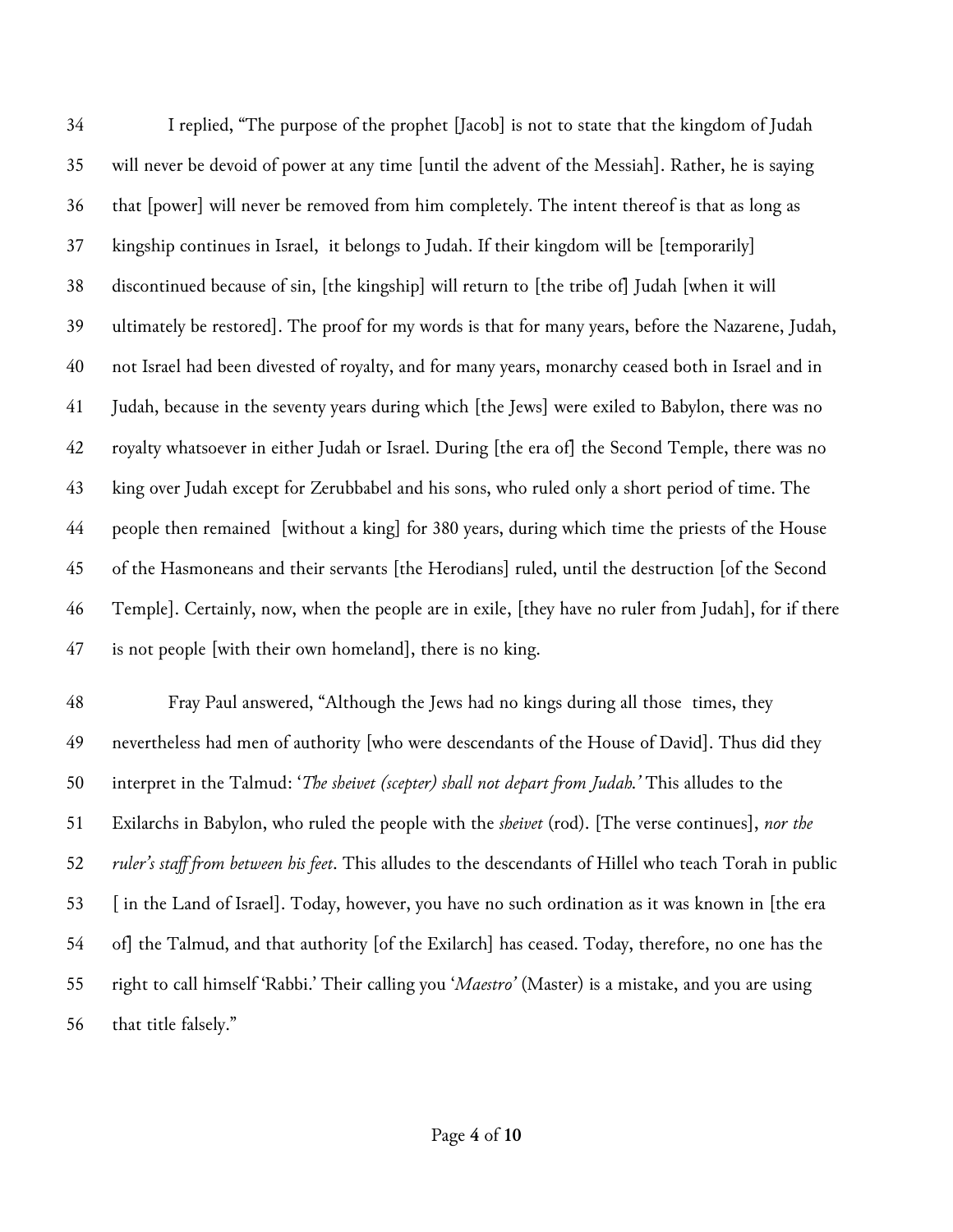I answered scoffingly, "This matter is not among [those agreed upon for] disputation, Nevertheless, you are not saying the truth. 'Rabbi' is not the rendition of '*Maestro'*; 'Rav' is identical with *Maestro,* and in the Talmud, [scholars] are called 'Rav' [even] without ordination. However, I will agree that I am neither a Master nor even a proficient scholar." I said this [last] by way of good taste, and I returned [to the matter at hand] saying to him, "I will inform you that our Rabbis of blessed memory intended to explain the verse, [*The scepter shall not depart from Judah*, etc.], only with regard to real kingship. However, you do not understand law and statute except for the few homilies with which you have accustomed yourself…"

# 3: The *Zohar*, trans. Daniel C. Matt, selections.

 *Bereshit*, "In the beginning" (Genesis 1:1): At the beginning of the authority of the King, He engraved engravings in luster on high. A spark of impenetrable darkness flashed within the concealed of the concealed, from the beginning of Infinity (*Ein Sof*)—a cluster of vapor forming in formlessness, thrust in a ring, not white, not black, not red, not green, no color at all. As a cord [or spectrum] surveyed, it yielded radiant colors. Deep within the spark gushed a flow, splaying colors below, concealed within the concealed of the concealed of the mystery of Infinity (the *Ein Sof*). It split and did not split its aura, was not known at all, until under the impact of splitting, a single, concealed, supernal point shone. Beyond that point, nothing is known, so it is called *Reshit*, *Beginning*, first commandment of all.

 "The enlightened will shine like the radiance (*zohar*) of the sky, and those who lead many to righteousness, like the stars forever and ever" (Daniel 12:3). *Zohar*, Radiance! Concealed of concealed struck its aura, which touched and did not touch this point. Then this *beginning (reshit)* expanded, building itself a palace worthy of glorious praise. There it sowed seed to give birth, availing worlds. The secret is: "Her stock is seed of holiness" (Isaiah 6:13).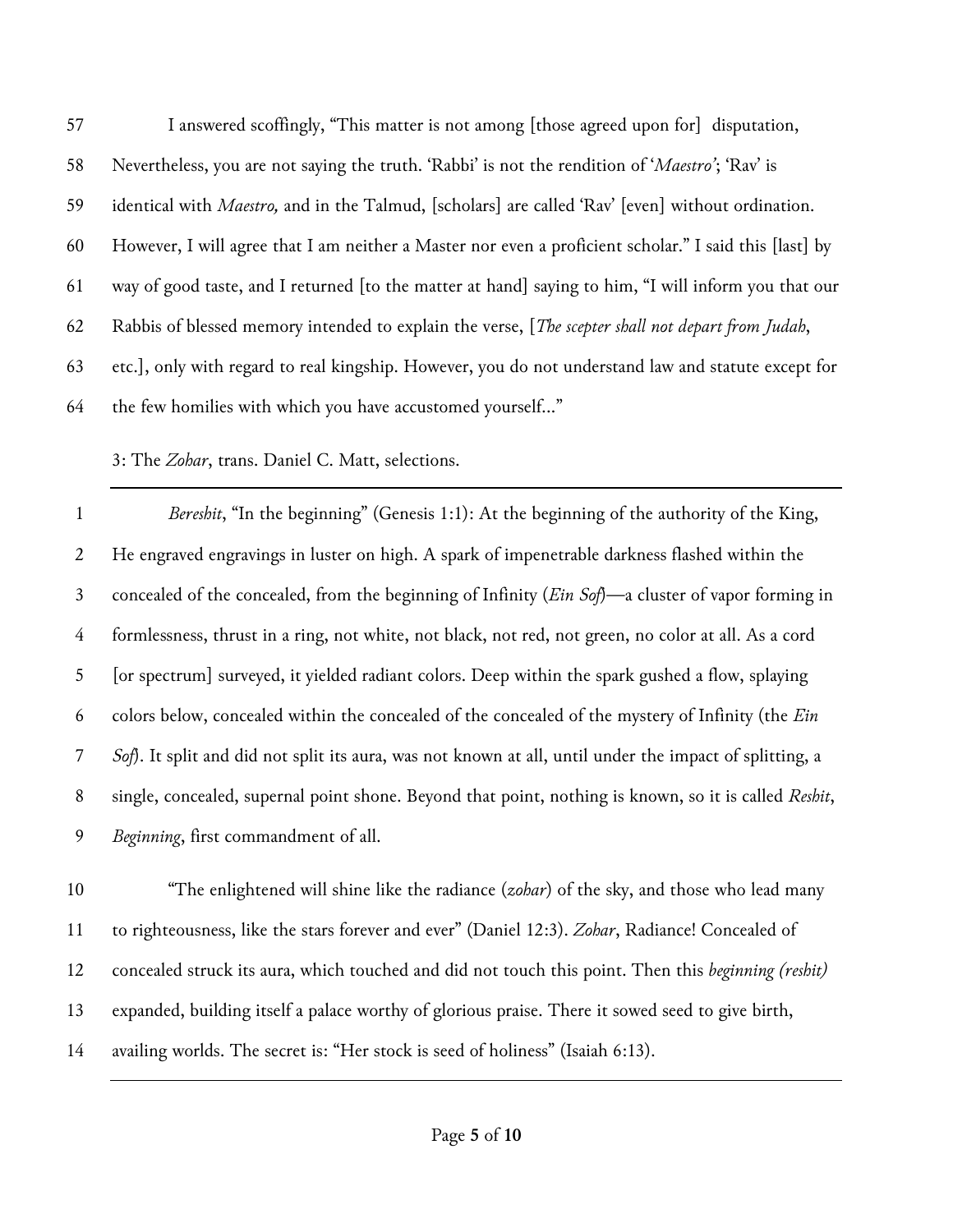Source: Daniel C. Matt, ed. and trans., *The Zohar: Pritzker Edition*, vol. 1 (Stanford, Calif.: Stanford University Press, 2004.

4: GENERAL ORDER OF EXPULSION, King Edward I of England, 1290

Edward, etc., to the treasurer and barons of the Exchequer, greetings:

 Whereas our parliament held at Westminster on the quindene of Saint Michael [15 days after the festival of St. Michael, counting the day of the festival] in the third year of our reign [October 13, 1275], we, moved by solicitude for the honor of God and the well-being of the people of our realm, did ordain and decree that no Jew should thenceforth lend to any Christian at usury upon security of lands, rents, or aught else, but that they should live by their own commerce and labor; and whereas the said Jews did thereafter wickedly conspire and contrive a new species of usury more pernicious than the old, which contrivance they have termed *curialitas* [ostensibly a gift but actually a subterfuge for usury], and made use of the specious devise to the abasement of our said people on every side, thereby making their last offense twice as heinous as the first; therefore we, in requital of their crimes and for the honor of the crucified, have banished them from our realm as traitors. We, being minded in nowise to swerve from our former intent, but rather to follow it, do hereby make totally null and void all penalties and usuries and whatsoever else in those kinds may be claimed on account of the Jewry by actions at what time soever arising against any subjects of our realm. Being minded that nothing may in any wise be claimed from the said Christians on account of the said debts except only the principal sums which they have received from the said Jews, we decree that the said Christians do verify the amount before you by the oath of three true and lawful men, by whom the truth of the matter may the better be known, and thereafter pay the amount to us at such convenient times as may be determined by you. And to that intent we command you that you cause this our grace so benevolently to be read, and to be enrolled in the said Exchequer, and to be strictly observed, according to the form above indicated.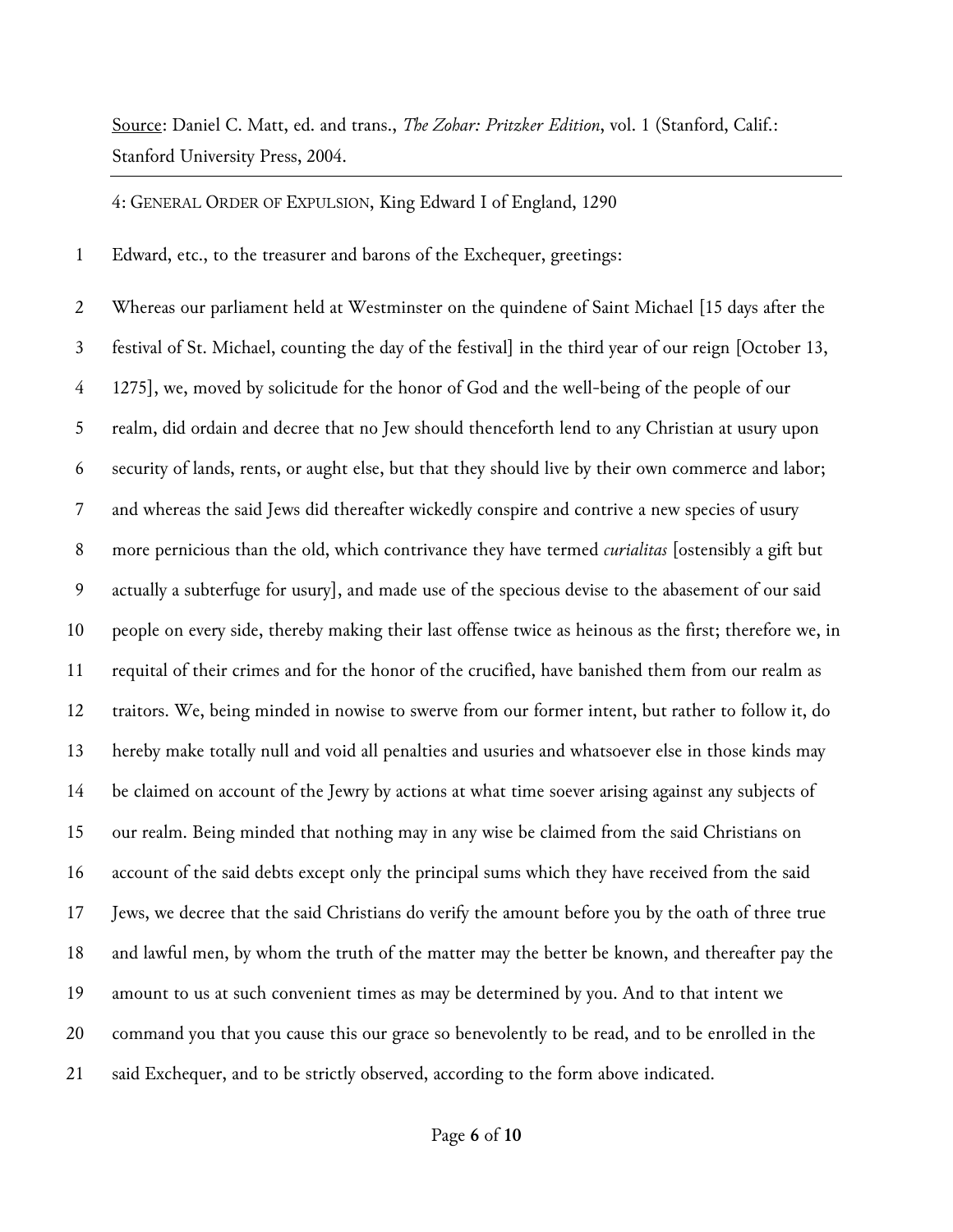#### *Written myself at King's Clipstone, 5 November, in the 18th year of our reign [1290]*

Source: Chazan, *Church, State and Jew in the Middle Ages*, pp. 318-319.

### 5: ACCOUNT OF THE EXPULSION FROM CASTILE-ARAGON, 1492

 And in the year 5252 [1492], in the days of Kind Ferdinand, the Lord visited the remnant of his people a second time [the first Spanish visitation was 1391], and exiled them. After the King 3 had captured the city of Granada from the Muslims, and it had surrended to him on the  $7<sup>th</sup>$   $[2<sup>nd</sup>]$  day of January of the year just mentioned, he ordered the expulsion of all the Jews in all parts of his kingdom—in the kingdoms of Castile, Catalonia, Aragon, Galicia, Majorca, Minorca, the Basque provinces, the islands of Sardinia and Sicily, and the kingdom of Valencia. Even before that the Queen had expelled them from the kingdom of Andalusia [1483].

 The king gave them three months' time in which to leave. It was announced in public in 9 every city on the first of May, which happened to be the 19<sup>th</sup> day of the Omer, and the term ended on the day before the Ninth of Av.

 About their number there is no agreement, but, after many inquiries, I found that the most generally accepted estimate is 50,000 families, or, as others say, 53,000 [This would be about 250,000 persons.] They had houses, fields, vineyards, and cattle, and most of them were artisans. At that time there existed many [Talmudic] academies in Spain, and at the head of the greatest of them was Rabbi Isaac Aboab in Guadalajara. Rabbi Isaac Veçudo in Leon, and Rabbi Jacob Habib in Salamanca. In the last named city there was a great expert in mathematics, and whenever there was any doubt on mathematical questions in the Christian academy of that city they referred them to him. His name was Abraham Zacuto…

 In the course of the three months' respite granted them they endeavored to effect an arrangement permitting them to stay on in the country, and they felt confident of its success… The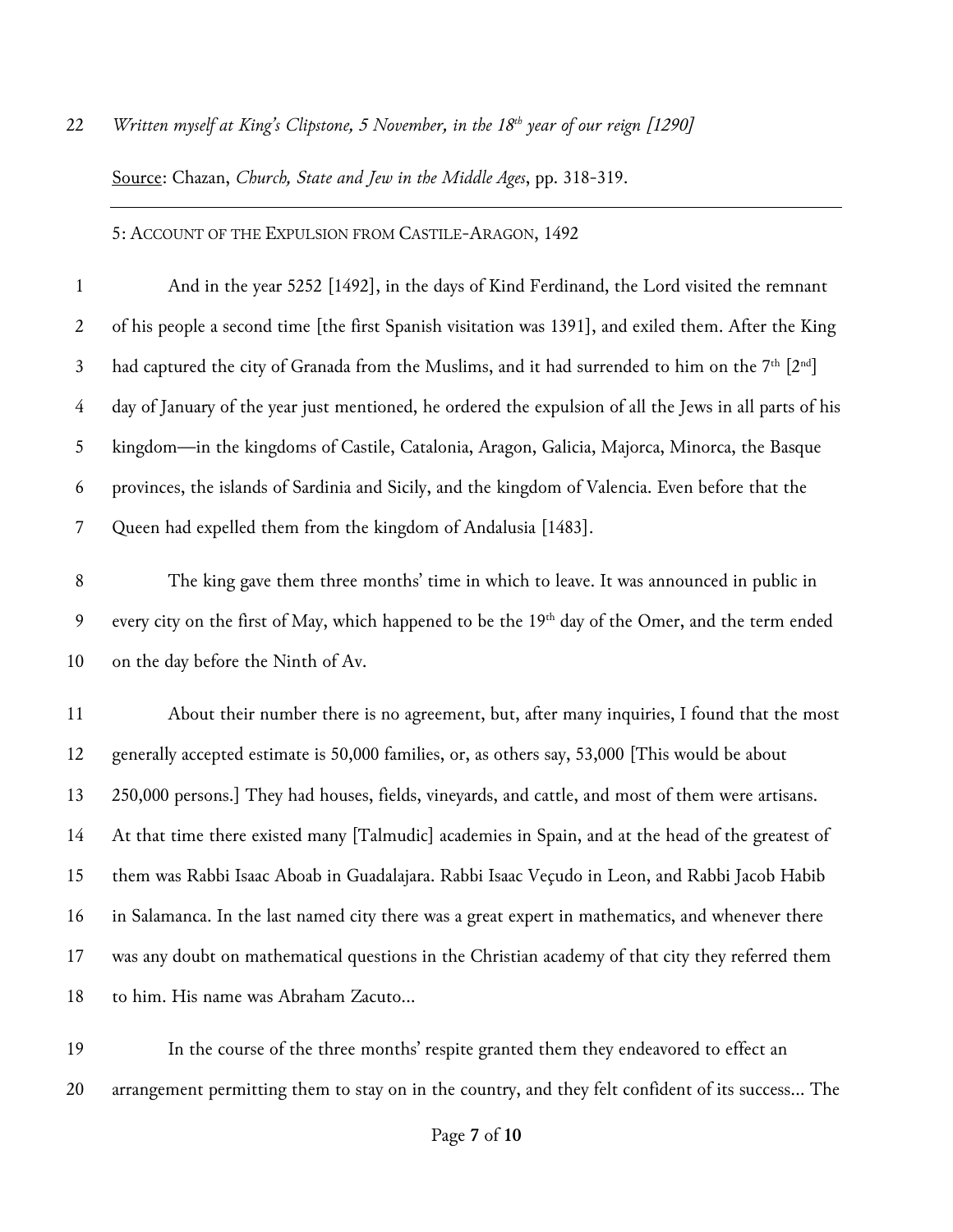agreement permitting them to remain the country on the payment of a large sum of money was almost completed when it was frustrated by the interference of a prior who was called the Prior of Santa Cruz… But the time had become short, and they had to hasten their exodus from Spain. They sold their houses, their landed estates, and their cattle for very small prices, to save themselves. The King did not allow them to carry silver and gold out of his country, so that they were compelled to exchange their silver and gold for merchandise of cloths and skins and other things.

 One hundred and twenty thousand of them went to Portugal, according to a compact which a prominent man, Don Vidal bar Benveniste del Cavalleria, had made with the King of Portugal, and they paid one ducat for every soul, and the fourth part of all the merchandise they had carried hither; and he allowed them to stay in his country six months. This King acted much worse toward them than the King of Spain, and the after the six months had elapsed he made slaves of all those that remained in his country, and banished seven hundred children to a remote island to settle it, and all of them died…

 Many of the exiled Spaniards when to Islamic countries, to Fez, Tlemçen, and the Berber provinces. On account of their large numbers the Muslims did not allow them into their cities, and many of them died in the fields from hunger, thirst, and lack of everything… Many ships with Jews, especially from Sicily, went to the city of Naples on the coast. The King of this country was friendly to the Jews, received them all, and was merciful towards them, and he helped them with money… On account of their large number, all this was not enough. Some of them died by famine, other sold their children to Christians to sustain their life. Finally, a plague broke out among them, spread to Naples, and very many of them died, so that the living were wearied of burying the dead.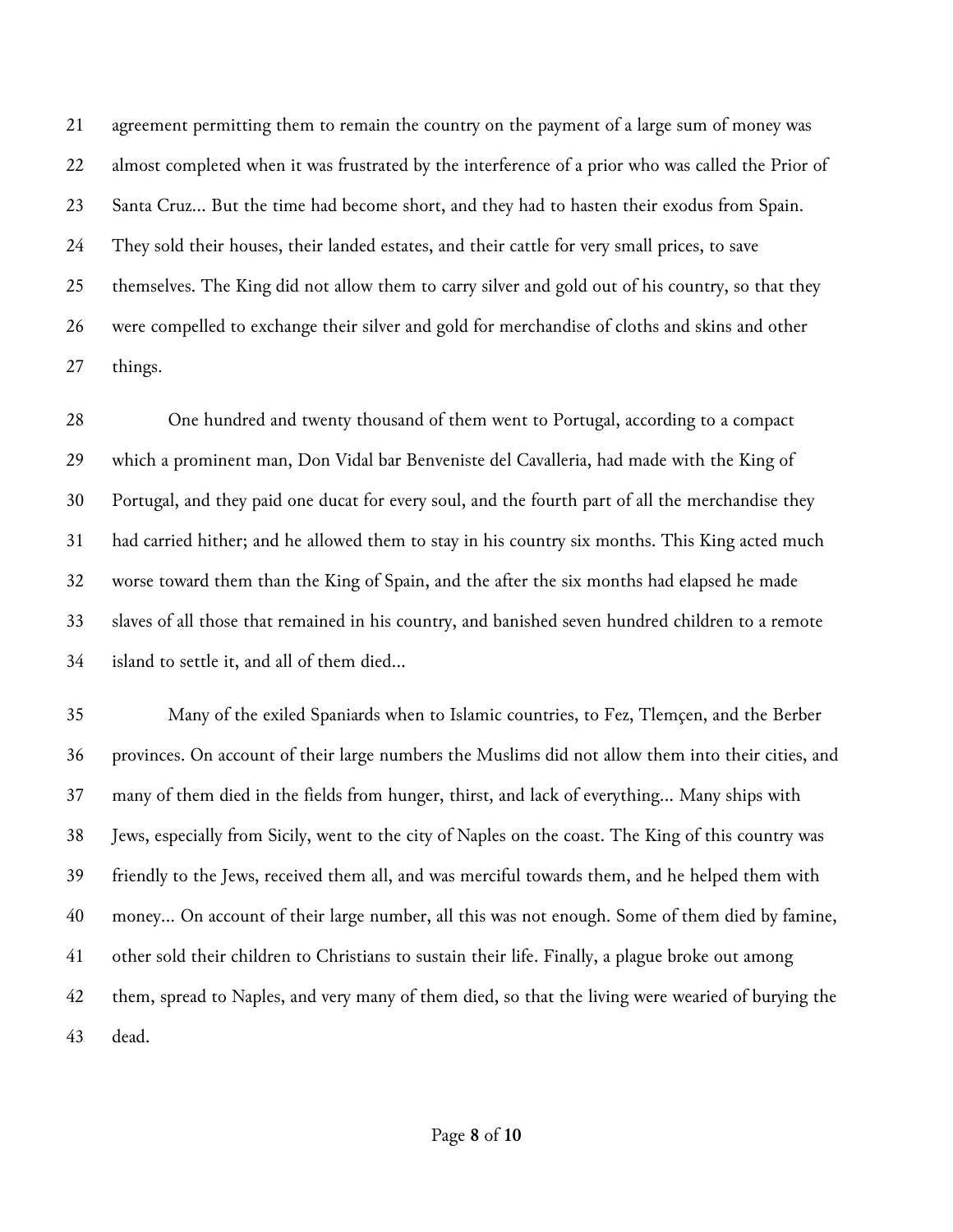Part of the exiled Spaniards went over sea to Turkey… A few of the exiles were dispersed in the countries of Italy, in the city of Ferrara, in the [papal] countries of Romagna, the March, the Patrimonium, and in Rome…

# Source: *The Jew in the Medieval World*, pp. 59-64.

# 6: HANHAGOT (PIOUS CUSTOMS) OF THE ARI

 Melancholia is, by itself, an exceedingly unpleasant quality of personality, particularly in the case of an individual whose intention is to acquire esoteric knowledge and experience the Holy Spirit. There is nothing which impedes mystical inspiration—even for someone who is otherwise worthy of it—as much as the quality of sadness.

 Additionally, the quality of anger, aside from serving as an obstacle to mystical inspiration altogether, [has other injurious repercussions]. My teacher, of blessed memory, used to be more exacting when it came to anger than with all other transgressions, even in a situation where a person loses his temper for the sake of some religious obligations… This is because all other transgressions "injure" only a single limb of the body whereas the quality of anger "injures" the soul in its entirety, altering its character completely. This is the issue: when an individual loses his temper, his holy soul deserts him altogether; in its place a spirit of an evil person enters. And this is the esoteric meaning behind the verse: "You who tear yourself to pieces in anger…" (Job 18:4). For such a person actually tears his holy soul, rendering it unfit at the moment of his wrath and anger…"

 [On Shabbat:] These were the practices of my teacher, of blessed memory: as soon as he had finished the morning service on Friday, he would walk to the synagogue or to his house of study. If there was a proper Torah scroll there, he would remove it from the Ark and read the portion for the coming Shabbat, twice in Hebrew and once in Aramaic translation. He used to read